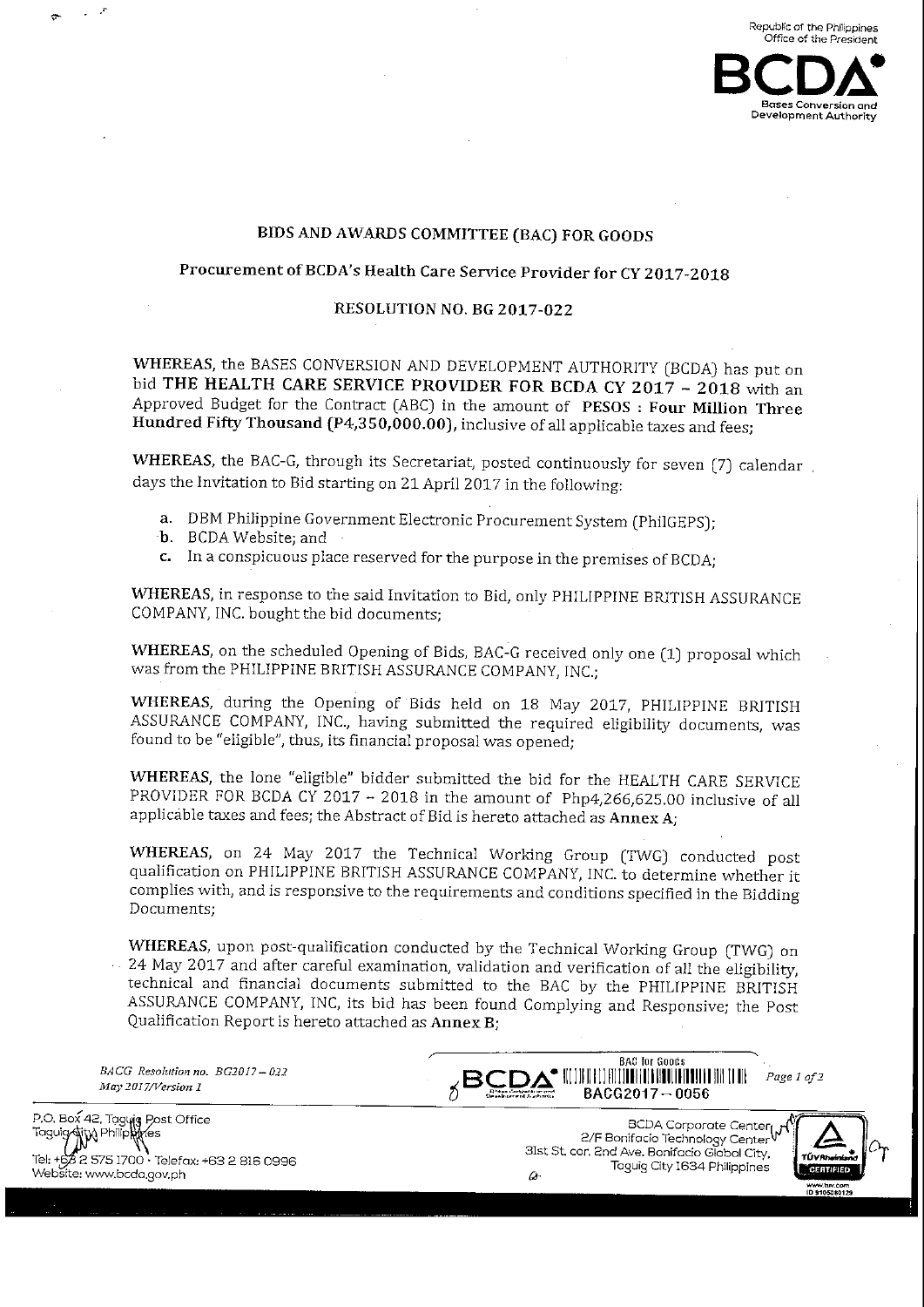

NOW, THEREFORE, we, the Members of the Bids and Awards Committee for Goods, hereby RESOLVE as it is hereby RESOLVED to recommend the following:

- 1. To declare PHILIPPINE BRITISH ASSURANCE COMPANY, INC. as the bidder with the Single Calculated and Responsive Bid for the Health Care Service Provider for BCDA CY 2017-2018;
- 2. To award the Contract to PHILIPPINE BRITISH ASSURANCE COMPANY, INC. in the amount of of PESOS: Four Million Two Hundred Sixty-six Thousand Six Hundred Twenty Five (Php4,266,625.00), inclusive of all applicable taxes and fees; and
- 3. To issue the corresponding Notice of Award to PHILIPPINE BRITISH ASSURANCE COMPANY, INC.

RESOLVED, at the BCDA Corporate Office this 29th day of May 2017.

BIDS AND AWARDS COMMITTEE (BAC) FOR GOODS

when as 22 AILEEN ANUNCIACION R. ZOSA Chairperson

**BLAISE MARIE E.** ALARAS-MALABANAN Vice Chairperson

NANCY V.  $P^{\lambda}$ Member

EDUARDOG. ROLICARP

Member

NÓRMA S. PABUSTAN Member

PATR **AKRØEHLE EKÄNGISCO** Provisional Member



BACG Resolution no. BG2017-022 May 2017/Version 1

P.O. Box 42, Taguig Post Office Taguig City, Philippines

Tel: +63 2 575 1700 · Telefax: +63 2 816 0996 Website: www.bcda.gov.ph

BCDA Corporate Center 2/F Bonifacio Technology Center 31st St. cor. 2nd Ave. Bonifacio Global City, Taguig City 1634 Philippines



Page 2 of 2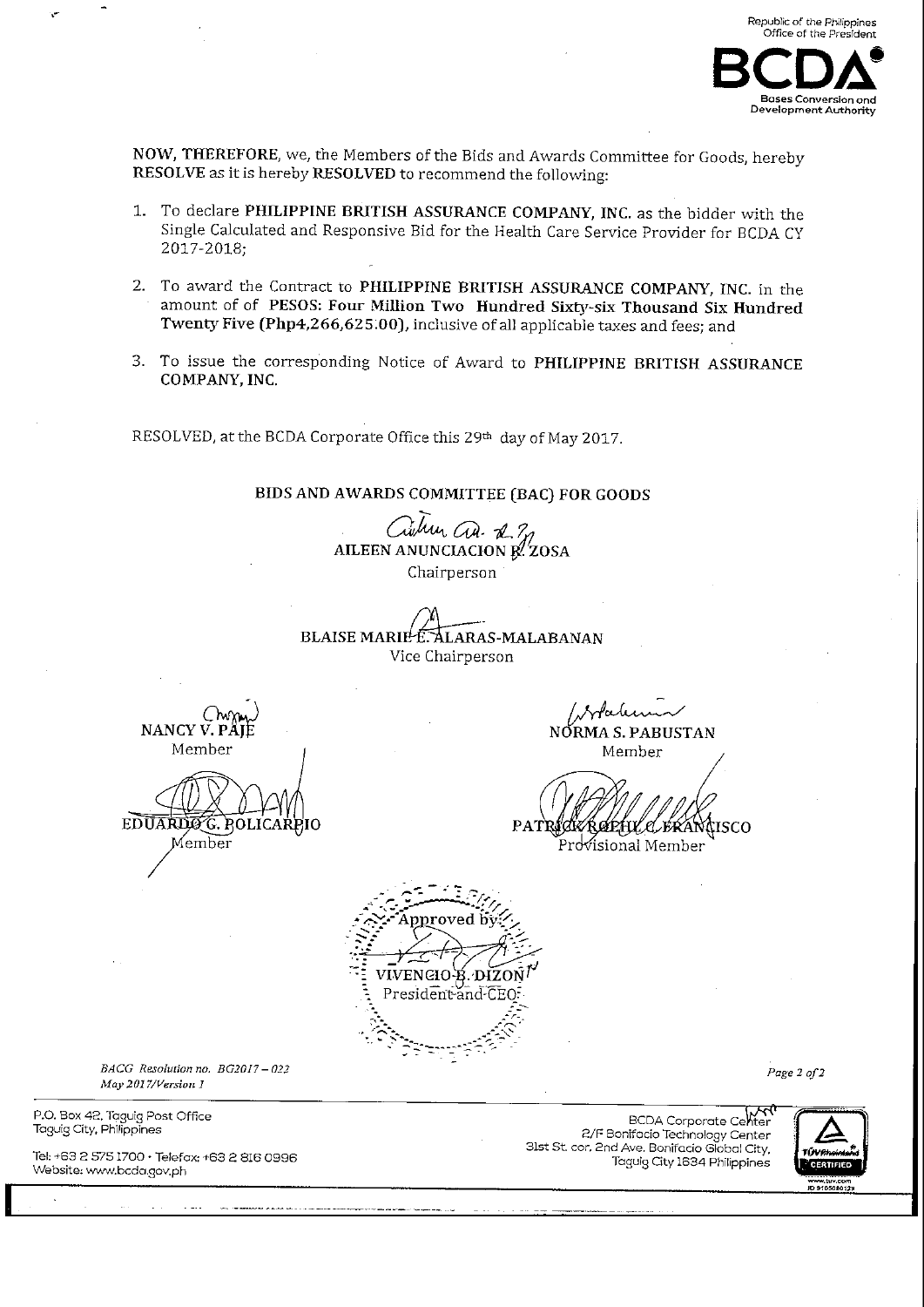# BASES CONVERSION AND DEVELOPMENT AUTHORITY

# BIDDING FOR BCDA HEALTH CARE SERVICES FOR CY2017-18 18 MAY 2017 / 2:00 PM BCDA CONFERENCE ROOM A&B

# **ABSTRACT OF BIDS AS READ**

(ELIGIBILITY AND FINANCIAL PROPOSAL)

|       | Name of Bidders                                                                                                                                                                                                                                                                                                                                                                                                         | Philippine British Assurance Company, Inc.                      |
|-------|-------------------------------------------------------------------------------------------------------------------------------------------------------------------------------------------------------------------------------------------------------------------------------------------------------------------------------------------------------------------------------------------------------------------------|-----------------------------------------------------------------|
|       | Date & Time Submitted                                                                                                                                                                                                                                                                                                                                                                                                   | 18 May 2017/12:16pm                                             |
|       | ELIGIBILITY & FINANCIAL DOCUMENTS                                                                                                                                                                                                                                                                                                                                                                                       |                                                                 |
|       | • ORIGINAL                                                                                                                                                                                                                                                                                                                                                                                                              |                                                                 |
|       | $\bullet$ COPY                                                                                                                                                                                                                                                                                                                                                                                                          |                                                                 |
|       | <b>CHECKLIST OF REQUIREMENTS</b>                                                                                                                                                                                                                                                                                                                                                                                        |                                                                 |
| TAB A | PhilGEPS Certificate of Registration under Platinum membership Or in case of Blue membership,<br>the following Class "A" Eligibility Documents:                                                                                                                                                                                                                                                                         | Passed<br>Platinum membership valid until September 29,<br>2017 |
|       | Registration certificate from Securities and Exchange Commission (SEC), Department of<br>≻<br>Trade and Industry (DTI) for sole proprietorship, or Cooperative Development Authority<br>(CDA) for cooperatives.                                                                                                                                                                                                         |                                                                 |
|       | Mayor's/Business permit issued by the city or municipality where the principal place of<br>business of the prospective bidder is located, or the equivalent document for Exclusive<br>Economic Zones or Areas                                                                                                                                                                                                           |                                                                 |
|       | In cases of recently expired Mayor's/Business permits, it shall be accepted<br>$\circ$<br>together with the official receipt as proof that the bidder has applied for renewal<br>within the period prescribed by the concerned local government unit, provided<br>that the renewed permit shall be submitted as a post qualification requirement in<br>accordance with Section 34.2 of the 2016 Revised IRR of RA 9184. |                                                                 |
|       | > Tax clearance per E.O. 398, 2005, as finally reviewed and approved by the Bureau of<br>Internal Revenue (BIR).                                                                                                                                                                                                                                                                                                        |                                                                 |

 $O_{\Upsilon}$ 

 $\mathcal{L}$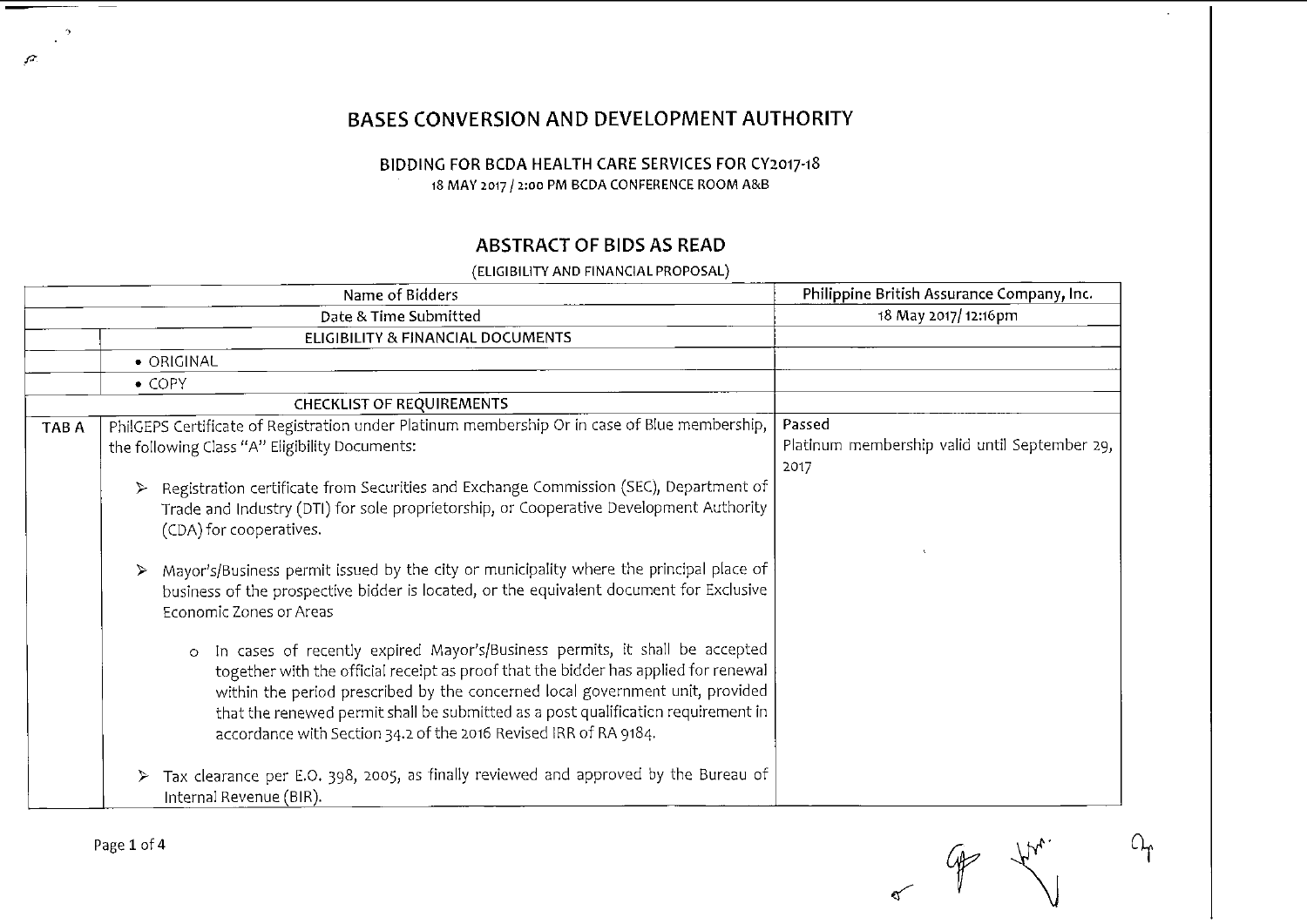|                  | Name of Bidders                                                                                                                                                                                                                                                                                                                                                                                                                                                                                                        | Philippine British Assurance Company, Inc.                                                                                                                  |
|------------------|------------------------------------------------------------------------------------------------------------------------------------------------------------------------------------------------------------------------------------------------------------------------------------------------------------------------------------------------------------------------------------------------------------------------------------------------------------------------------------------------------------------------|-------------------------------------------------------------------------------------------------------------------------------------------------------------|
|                  | Date & Time Submitted                                                                                                                                                                                                                                                                                                                                                                                                                                                                                                  | 18 May 2017/12:16pm                                                                                                                                         |
| TAB <sub>B</sub> | Clearance to Operate as an HMO from the Bureau of Health Facilities and Services of the<br>Department of Health (DOH) or License to operate issued by the Insurance Commission (IC), in the<br>case of insurance companies                                                                                                                                                                                                                                                                                             | Passed<br>Valid until December 31, 2018                                                                                                                     |
| TAB <sub>C</sub> | List of accredited hospitals and clinics, with corresponding list of accredited doctors                                                                                                                                                                                                                                                                                                                                                                                                                                | Passed<br>Submitted booklet of accredited hospitals/clinic<br>with flash drive                                                                              |
| TAB <sub>D</sub> | Statement of all ongoing government and private contracts, including contracts awarded but not<br>yet started, if any, whether similar or not similar in nature and complexity to the contract to be bid                                                                                                                                                                                                                                                                                                               | Passed                                                                                                                                                      |
| TAB <sub>E</sub> | Statement of the bidder's Single Largest Completed Contract (SLCC) similar to the contract to be<br>bid equivalent to at least fifty percent (50%) of the ABC or two similar contracts with an aggregate<br>amount equivalent to at least fifty percent (50%) of the ABC within the last three (3) years from the<br>date of submission and receipt of bids<br>Supported by the following documents:<br>Contract or Purchase Order; and<br>Ť.<br>Certificate of Acceptance or Official Receipt of Last Payment)<br>ji. | Passed<br>Contract with GSIS<br>Contract Period - April 27, 2015 to April 26, 2016<br>Contract Amt. - Php69,821,300.00<br>O.R. NO. 4812 dated July 30, 2015 |
| TAB <sub>F</sub> | Computation of Net Financial Contracting Capacity (NFCC) in accordance with ITB Clause 5.5 or a<br>committed Line of Credit from a universal or commercial bank in lieu of its NFCC computation                                                                                                                                                                                                                                                                                                                        | Passed<br>NFCC - Php7,485,515,375.25                                                                                                                        |
|                  | Audited financial statements, showing, among others, the prospective bidder's total and current<br>assets and liabilities, stamped "received" by the BIR or its duly accredited and authorized<br>institutions, for the preceding calendar year which should not be earlier than two (2) years from<br>the date of bid submission                                                                                                                                                                                      | Passed<br>Stamped received by BIR on May 3, 2017                                                                                                            |
| TAB <sub>G</sub> | If applicable, the Joint Venture Agreement (JVA) in case the joint venture is already in existence,<br>or duly notarized statements from all the potential joint venture partners in accordance with<br>Section 23.1(b) of the IRR                                                                                                                                                                                                                                                                                     | N/A                                                                                                                                                         |
| TAB H            | Bid security in accordance with ITB Clause 18<br>Bid Securing Declaration; or                                                                                                                                                                                                                                                                                                                                                                                                                                          | Passed<br>Submitted<br>Bid Securing<br>Declaration<br>duly<br>notarized on May 17, 2017.                                                                    |
|                  | Cash or Cashier's/ Manager's Check/ Bank Guarantee (Php 4,350,000.00 x .02 = Php87,000.00); or                                                                                                                                                                                                                                                                                                                                                                                                                         |                                                                                                                                                             |
|                  | Surety Bond (Php 4,350,000.00 x .05 = Php217,000.00)                                                                                                                                                                                                                                                                                                                                                                                                                                                                   |                                                                                                                                                             |
|                  | Page 2 of 4                                                                                                                                                                                                                                                                                                                                                                                                                                                                                                            |                                                                                                                                                             |
|                  |                                                                                                                                                                                                                                                                                                                                                                                                                                                                                                                        |                                                                                                                                                             |

 $\frac{\partial \mathbf{F}}{\partial \mathbf{r}} = \frac{1}{\mathcal{F}(\mathbf{r})} \frac{\partial \mathbf{r}}{\partial \mathbf{r}} \frac{\partial \mathbf{r}}{\partial \mathbf{r}}$ 

عيتي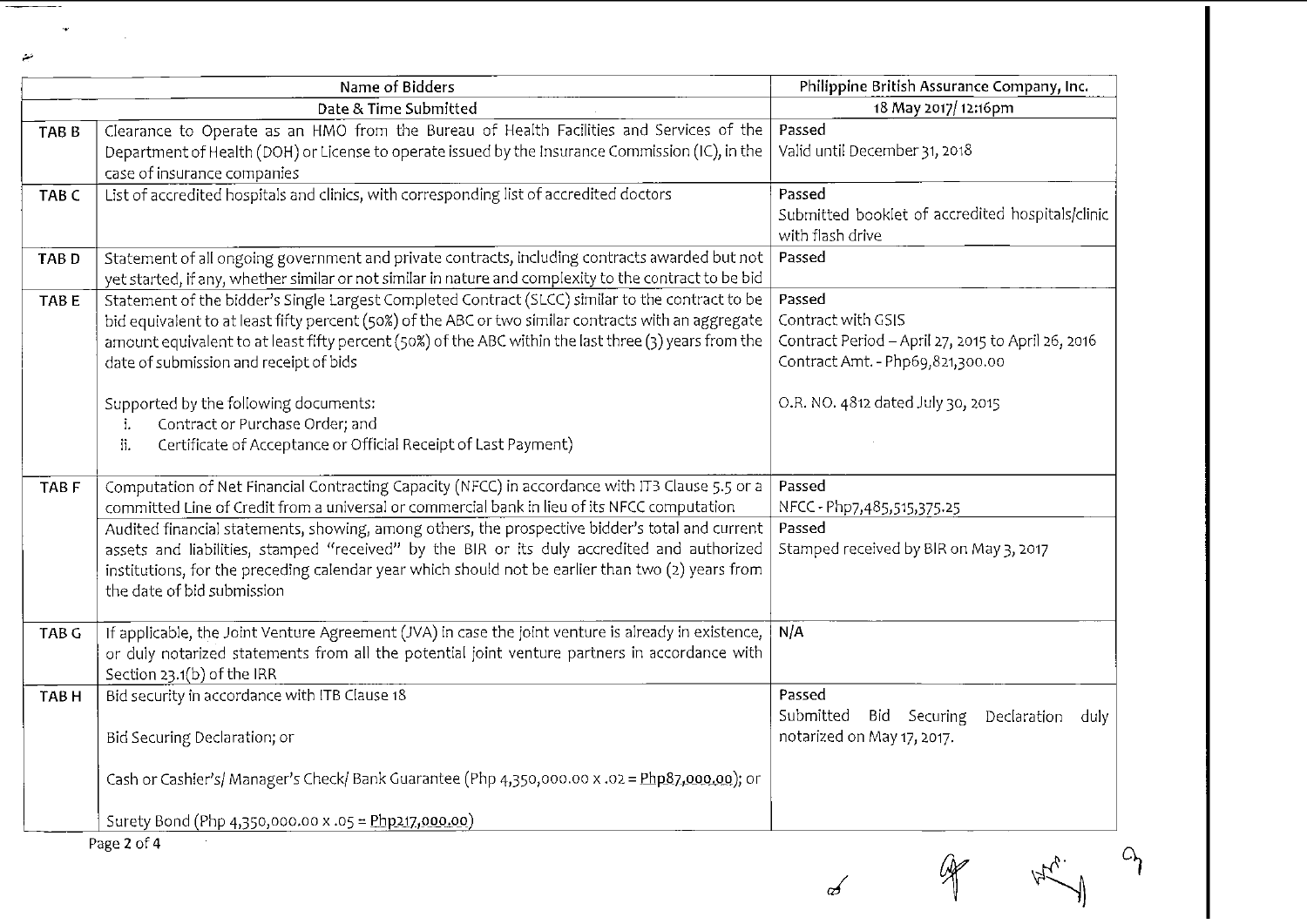|                  | Name of Bidders                                                                                                                               | Philippine British Assurance Company, Inc.<br>18 May 2017/12:16pm                                                    |  |
|------------------|-----------------------------------------------------------------------------------------------------------------------------------------------|----------------------------------------------------------------------------------------------------------------------|--|
|                  | Date & Time Submitted                                                                                                                         |                                                                                                                      |  |
| TAB <sub>I</sub> | Conformity with Schedule of Requirements, Section VI                                                                                          | Passed<br>Schedule of Requirements signed by Dr. Jennifer<br>U. Juanillo                                             |  |
| TAB J            | Conformity with Technical Specifications, Section VII                                                                                         | Passed<br>Letter of Conformity signed by Dr. Jennifer U.<br>Juanillo                                                 |  |
| TAB K            | Omnibus Sworn Statement in accordance with Section 25.3 of the IRR of RA 9184 and using the<br>form prescribed in Section VIII. Bidding Forms | Passed<br>Omnibus Sworn Statement duly notarized on May<br>17, 2017 with Sec. Cert duly notarized on May 17,<br>2017 |  |

|                  | <b>FINANCIAL PROPOSAL</b>                |                           |
|------------------|------------------------------------------|---------------------------|
| TAB <sub>L</sub> | Financial Proposal (ABC Php4,350,000.00) | Passed<br>Php4,266,625.00 |

 $\sim$   $\sim$ 

 $\mathcal{A}$ 

 $A_{\mathcal{V}_{\mathbf{v}}}$  $P_{\text{c}}$  $\oint$ 

 $\cancel{\epsilon}$ 

 $\sim$ 

 $\varphi^{\downarrow}$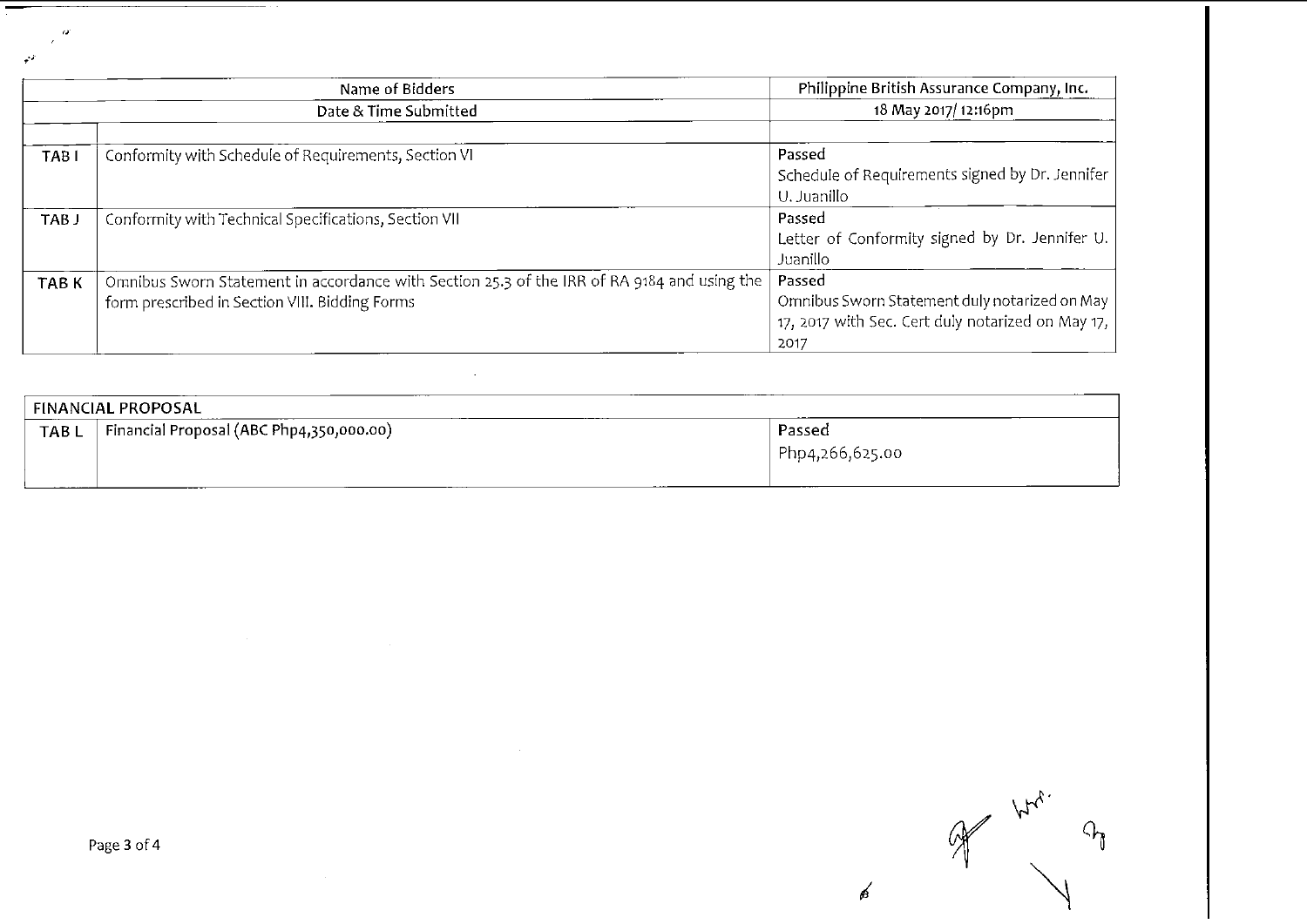# BIDS AND AWARDS COMMITTEE FOR GOODS

Crition Cu. R. 7<br>AILEEN AN. R. 705A<br>Chairperson

ATTY. BLAISE MARIE E. ALARAS-MALABANAN Member

WAY CHANGY V. PAUE Member

Dean & houtailean

**OBSERVER** 

EDUARDO G. POLICARPIO Member

And Lui<br>NORMAS. PABUSTAN Member

OBSERVER

医学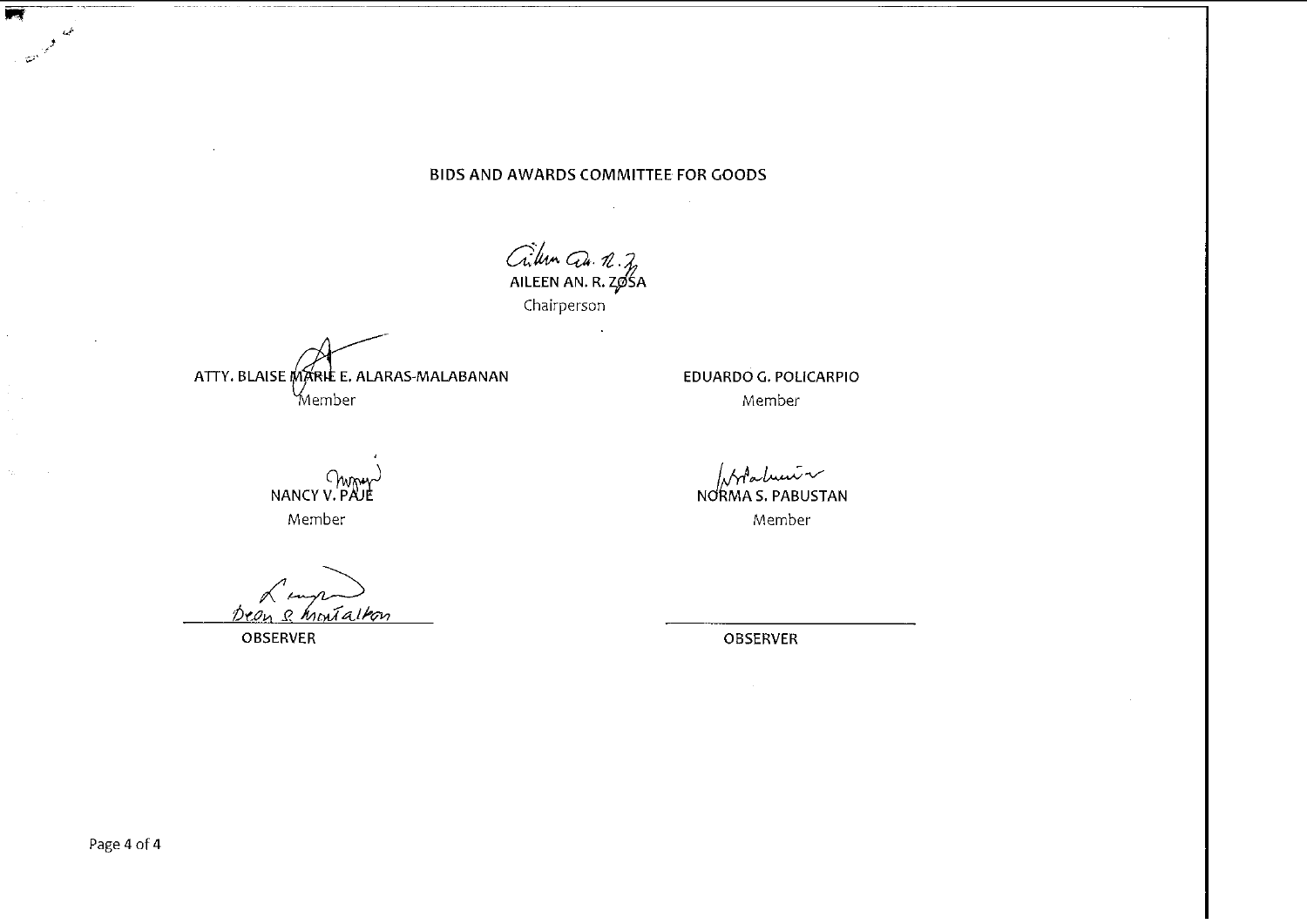### **INTERNAL MEMO**



#### FOR THE CHAIRMAN AND MEMBERS OF THE BAC FOR GOODS **FROM**  $\ddot{\cdot}$ THE TECHNICAL WORKING GROUP **DATE** May 24, 2017  $\ddot{\cdot}$ SUBJECT : Report on the Post Qualification Activity conducted on Philippine British Assurance Company Inc., (PBAC) being the Lone Bidder for the Bidding for Health Care Service Provider for BCDA, 2017-2018

Reference. Pursuant to the provisions in Section 34 of the Revised Implementing Rules and Regulations of RA 9184, the Technical Working Group (TWG) of the Bids and Awards Committee (BAC) for Goods conducted a post qualification evaluation on May 24,2017 to determine whether PBAC complies with and is responsive to all the requirements and conditions specified in the bidding documents for the bidding for Health Care Service Provider for BCDA, 2017-2018.

The post qualification activity covered the following:

# 1. Verification of the original documents

The documents submitted, as enumerated in the Checklist of Requirements, were verified against the original copies. Based on our evaluation, the documents submitted are in accordance with the requirements as they are true and faithful copies of the original documents presented during the conduct of the post qualification.

| Document                                                                                                                                                                                                      | Remarks                                                                |  |  |
|---------------------------------------------------------------------------------------------------------------------------------------------------------------------------------------------------------------|------------------------------------------------------------------------|--|--|
| PhilGEPS Certificate of Registration under Platinum<br>membership                                                                                                                                             | Valid until September 29,<br>2017                                      |  |  |
| Registration certificate from Securities and Exchange<br>Commission (SEC), Department of Trade and Industry (DTI)<br>for sole proprietorship, or Cooperative Development<br>Authority (CDA) for cooperatives. | Company<br>Reg.<br>No.<br>CS201019311<br>issued<br>on<br>Nov. 26, 2010 |  |  |

Internal Memo : Report on the Post Qualification conducted on Philippine British Assurance Company Inc., (PBAC) being the Lone Bidder for the Bidding for Health Care Service Provider for BCDA, 2017-2018 May 2017/Version 1

Page 1 of 4

 $\frac{1}{2}$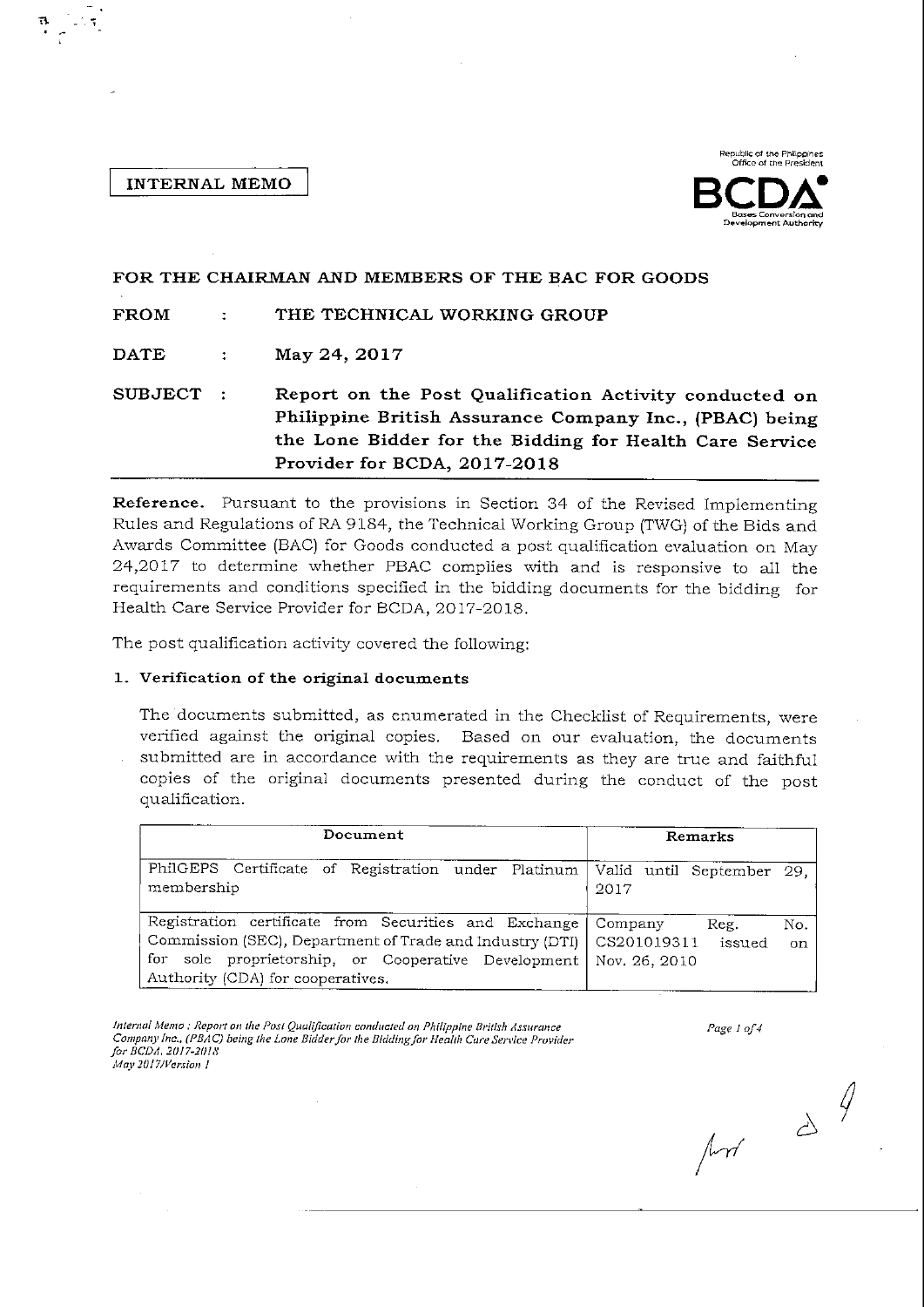| Mayor's/Business permit issued by the city or municipality<br>where the principal place of business of the prospective<br>bidder is located, or the equivalent document for Exclusive<br>Economic Zones or Areas | Issued by the City of Makati<br>valid until December 31,<br>2017 |  |  |
|------------------------------------------------------------------------------------------------------------------------------------------------------------------------------------------------------------------|------------------------------------------------------------------|--|--|
| Tax clearance per E.O. 398, 2005, as finally reviewed and<br>approved by the Bureau of Internal Revenue (BIR).                                                                                                   | Valid until January 5, 2018                                      |  |  |
| Certificate of Authority<br>issued<br>the.<br>Insurance<br>bv<br>Commission (IC)                                                                                                                                 | Valid Until December<br>31.<br>2018                              |  |  |

We were also able to validate their ongoing contracts with the National Meat Inspection Service (NMIS), Office of the Solicitor General (OSG) and Sandiganbayan. Coordination was also made with NMIS and they said that they are satisfied with the service provided by PBAC.

It is also compliant with the minimum amount required for completed contracts within the period, starting May 2014 to present, based on the list of completed contract submitted; duly supported with copies of Contract and Official Receipt. They have completed a contract with GSIS amounting to Sixty-Nine Million Eight Hundred Twenty-One Thousand and Three Hundred Pesos (Php69,821,300.00) for the period April 27, 2015 to April 26, 2016 for the Provision and Underwriting of the GSIS Health Insurance Plan. Said contract is delivered under a Joint Venture Agreement with COCOLIFE. PBAC and COCOLIFE were under a Joint Venture Agreement which was notarized on March 2015 for the said project hereto attached. Per validation and as stated in their JVA, PBAC "shall assume the risks; claims payment, policy issuance and other obligations under the healthcare policy and in accordance with the submitted technical specifications/ benefits. The Cocolife Healthcare, as a "Network Provider" is the health maintenance organization with qualified and experience personnel to provide and/or arrange efficient and appropriate healthcare services to the employees of the Client through network of hospitals...". Assuming all the risks, PBAC can be considered the majority shareholder of this Joint Venture.

The Tax Clearance of PBAC was also verified with the BIR website to check the authenticity of their submitted clearance. Based on the website, they have submitted an authentic Tax Clearance valid until January 5, 2018, see screenshot below:

Page  $2$  of  $4$ 

 $\mu$ 

 $d$ 

Internal Memo: Report on the Post Qualification conducted on Philippine British Assurance Company Inc., (PBAC) being the Lone Bidder for the Bidding for Health Care Service Provider for BCDA, 2017-2018 May 2017/Version 1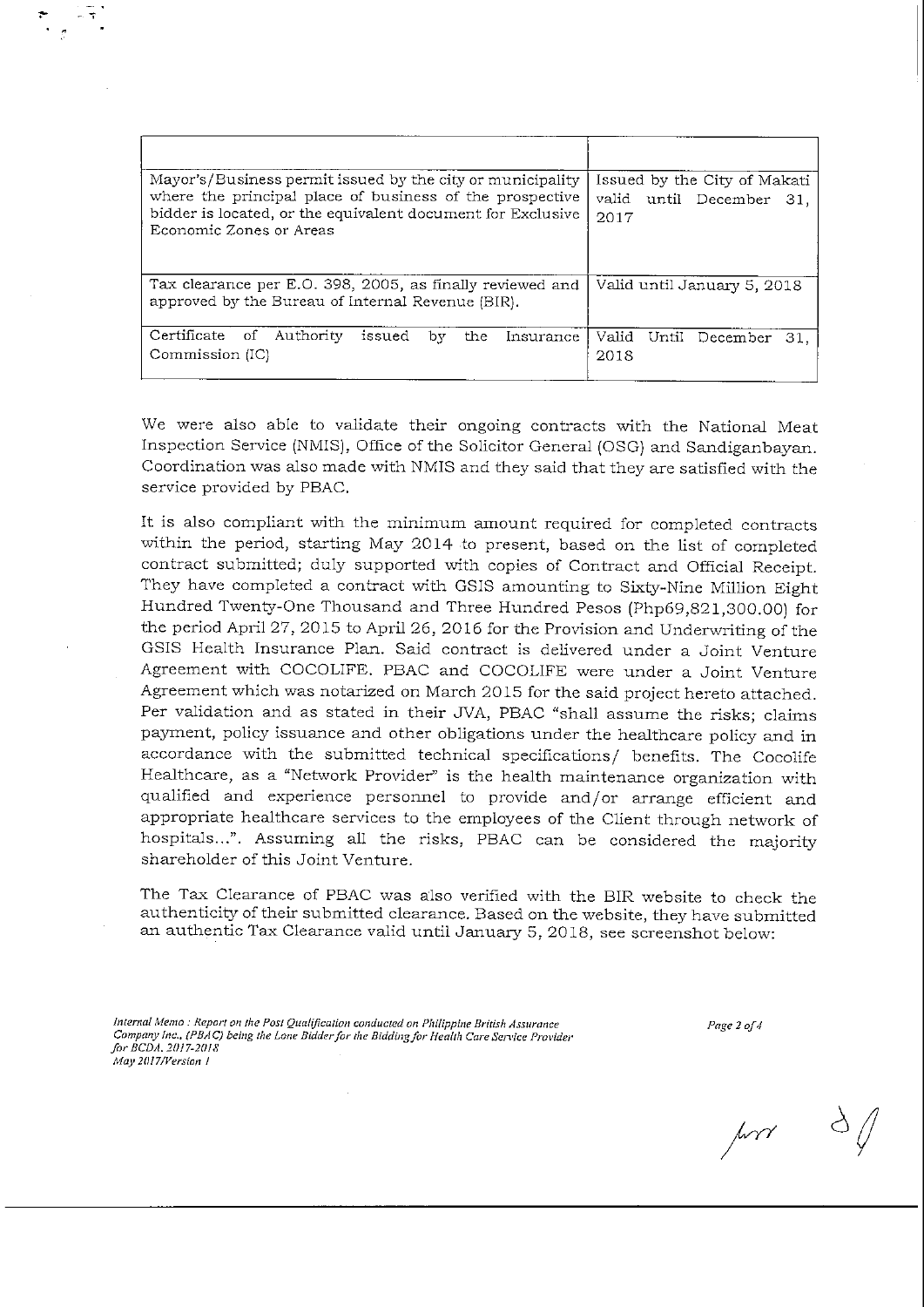| REPUBLIC OF THE PHILIPPINES.                                                              |                                       |                       |  |
|-------------------------------------------------------------------------------------------|---------------------------------------|-----------------------|--|
| DEPARTMENT OF FINANCE.                                                                    |                                       |                       |  |
| BUREAU OF INTERNAL REVENUE                                                                |                                       |                       |  |
| ACCOUNTS RECEIVABLE MONITORING DIVISION                                                   |                                       |                       |  |
| (FORMERLY: Collection Enforcement Division)                                               |                                       |                       |  |
| JANUARY 1 31 2017                                                                         |                                       |                       |  |
| RELEASED TAX CLEARANCE FOR BIDDING PURPOSES                                               |                                       |                       |  |
|                                                                                           |                                       |                       |  |
| 1643 TCC No. NO-ARMD-01-25-R0039<br>PHILGUARD SECURITY SERVICES, INC.                     | 004-428-976-000 01/25/2017 01/25/2018 |                       |  |
| PHILIPPINE BRITISH ASSURANCE COMING:<br>1644 ICCNo. NO ARMD 01-05-R0011                   | 000-803-300-000                       | 01/05/2017 01/05/2018 |  |
| 1645 TCC No. NO-ARMD-01-24-R0064<br>PHILIPPINE CENTER FOR POPULATION & DEVT., INC. (PDCP) | 000-490-248-000 01/24/2017 01/24/2018 |                       |  |
|                                                                                           |                                       |                       |  |

 $\begin{array}{c} \mathcal{L}_{\mathcal{A}}(\mathcal{A}) = \mathcal{L}_{\mathcal{A}}(\mathcal{A}) = \mathcal{L}_{\mathcal{A}}(\mathcal{A}) = \mathcal{L}_{\mathcal{A}}(\mathcal{A}) = \mathcal{L}_{\mathcal{A}}(\mathcal{A}) = \mathcal{L}_{\mathcal{A}}(\mathcal{A}) = \mathcal{L}_{\mathcal{A}}(\mathcal{A}) = \mathcal{L}_{\mathcal{A}}(\mathcal{A}) = \mathcal{L}_{\mathcal{A}}(\mathcal{A}) = \mathcal{L}_{\mathcal{A}}(\mathcal{A}) = \mathcal{L}_{\mathcal{A}}(\mathcal{A}) = \mathcal{$ 

#### 2. Financial requirement compliance

Based on their Audited Financial Statement for 2016, the total assets of the company as of December 31, 2016 in the amount of P 1,172,340,898.00 is sufficient to settle its total liabilities amounting to P530,845,895.00.

On the overall, the company's posted assets of P 1.172 billion is very much enough to support the requirements of the project.

### 3. The following additional documents were submitted during the conduct of the post qualification evaluation:

a. Latest Income and Business Tax Returns (within the last six (6) months preceding the date of bid submission);

The eligible bidder complied with all our Legal, Technical and Financial requirements.

We submit the above cited information and evaluation to the Committee for consideration.

The Technical Working Group

MICHAEL A. VIVAS

Próvisional Member

(on-travel) ALMIRA S. CLARIANES Member

**ELMER** ELIZ.  $GA$ Member STEVENSON<sup>4</sup>E. TUGAS JR. Heǎd-T

Internal Memo : Report on the Post Qualification conducted on Philippine British Assurance Company Inc., (PBAC) being the Lone Bidder for the Bidding for Health Care Service Provider for BCDA, 2017-2018 May 2017/Version 1

Page 3 of 4